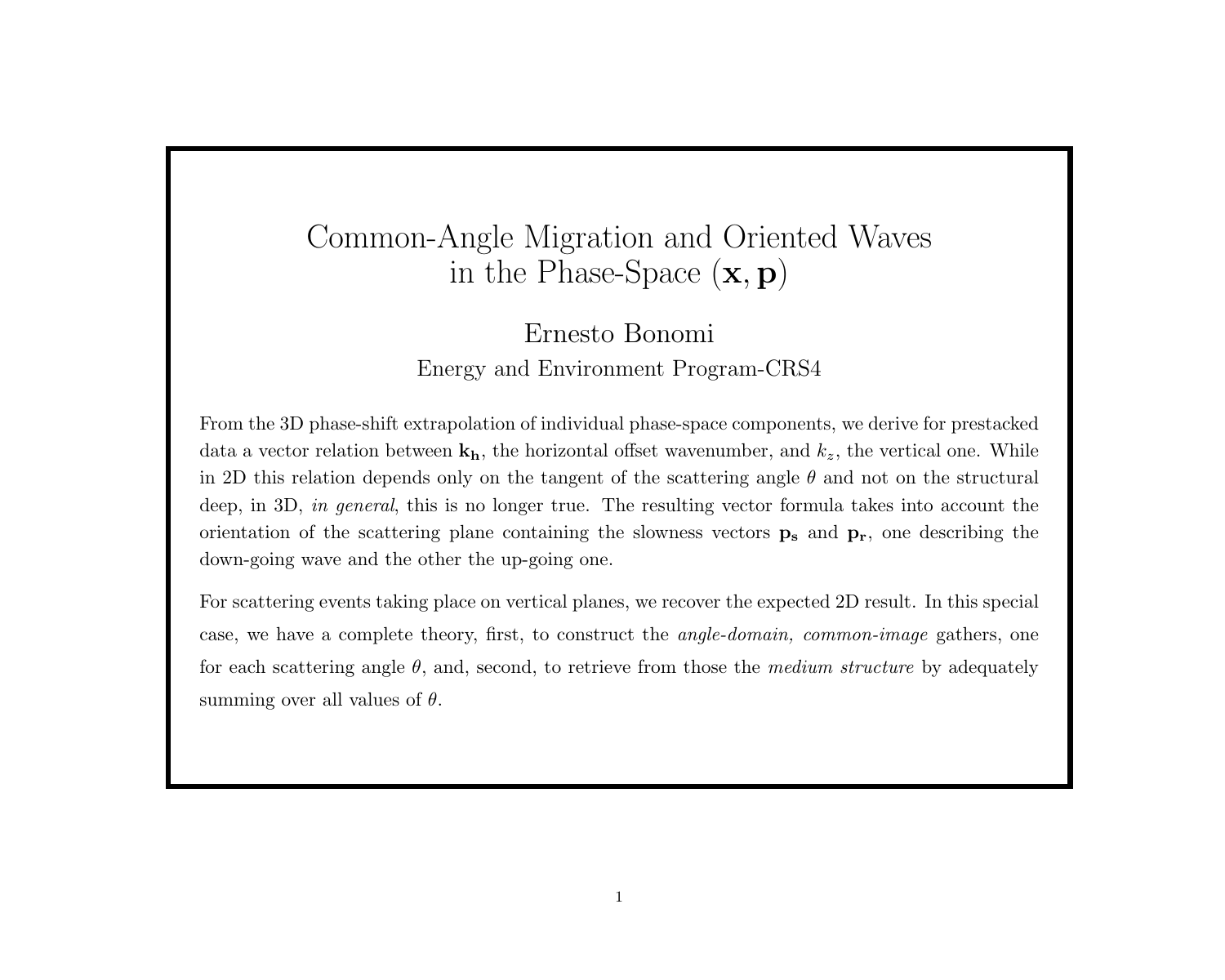#### Wave propagation in the phase-space  $(x, p)$

**Phase-space wavefield:**  $V$ , the pressure field, is not only a function of position  $\mathbf{x} = (\mathbf{y}, z)^{\top}$  and time t, but also of  $\mathbf{p} = (\mathbf{p}_\mathbf{y}, p_z)^{\top}$ , the wavefront *orientation* which must satisfy  $||\mathbf{p}|| = n(\mathbf{x})$ , the *eikonal equation*.

Example of an oriented wave in homogeneous media: Fomel's formulation (2003) leads to the following phase-shift equation:

$$
\frac{\partial \hat{V^{\pm}}}{\partial z} = i k_z \hat{V^{\pm}}; \qquad k_z = \frac{\pm \omega n^2 - k_y \cdot p_y}{\sqrt{n^2 - ||p_y||^2}}
$$

$$
\hat{V^{\pm}}(z + \Delta z, k_y, p_y, \omega) = e^{ik_z \Delta z} \hat{V^{\pm}}(z, k_y, p_y, \omega)
$$

The 2D time section  $V_0(y, t) = \delta(y - y_0)\delta(t - t_0)$ , back-propagated along the direction  $\mathbf{p}/n = (\sin \alpha, \cos \alpha)^\top$ , becomes at  $t = 0$ 

$$
I_{\alpha}(z,y) = \frac{\cos(|\alpha|)}{n} \delta\bigg[(y-y_0) - \frac{t_0}{n}\sin\alpha\bigg] \delta\bigg[z - \frac{t_0}{n}\cos\alpha\bigg]; \quad |\alpha| \le \pi/2
$$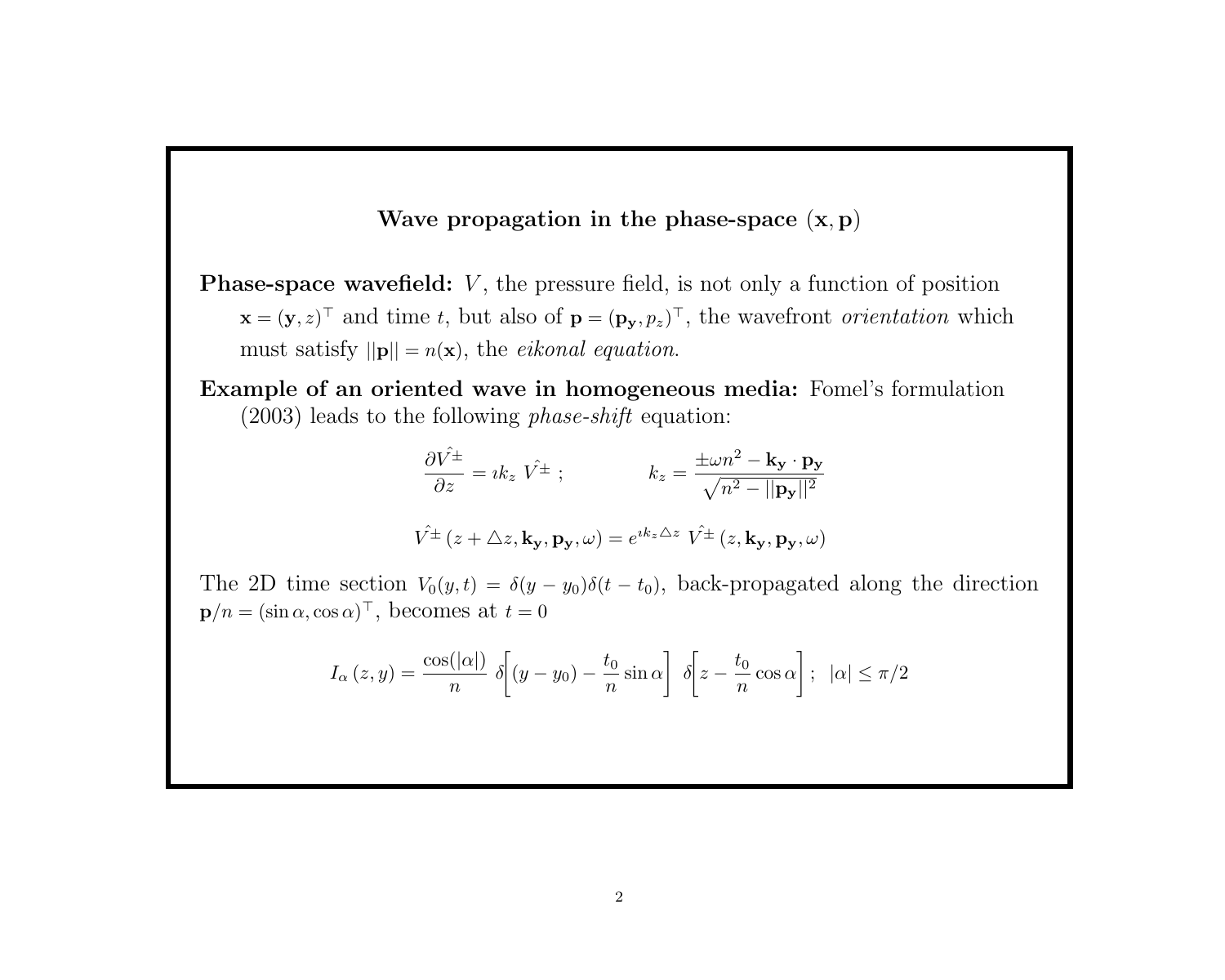3D Dispersion relation in homogeneous media: the simultaneous extrapolation of both source and receiver, for each phase-space components, leads to

$$
k_z = \frac{\omega n^2 - (k_s^{(1)} p_s^{(1)} + k_s^{(2)} p_s^{(2)})}{p_s^{(3)}} + \frac{\omega n^2 - (k_r^{(1)} p_r^{(1)} + k_r^{(2)} p_r^{(2)})}{p_r^{(3)}}
$$

Down-going slowness vector:

$$
\mathbf{p_s}=\left(p_s^{(1)},p_s^{(2)},p_s^{(3)}\right)^{\top}=\frac{\mathbf{k_s}}{\omega}
$$

Up-going slowness vector:

$$
\mathbf{p_r} = \left(p_r^{(1)}, p_r^{(2)}, p_r^{(3)}\right)^{\top} = \frac{\mathbf{k_r}}{\omega}
$$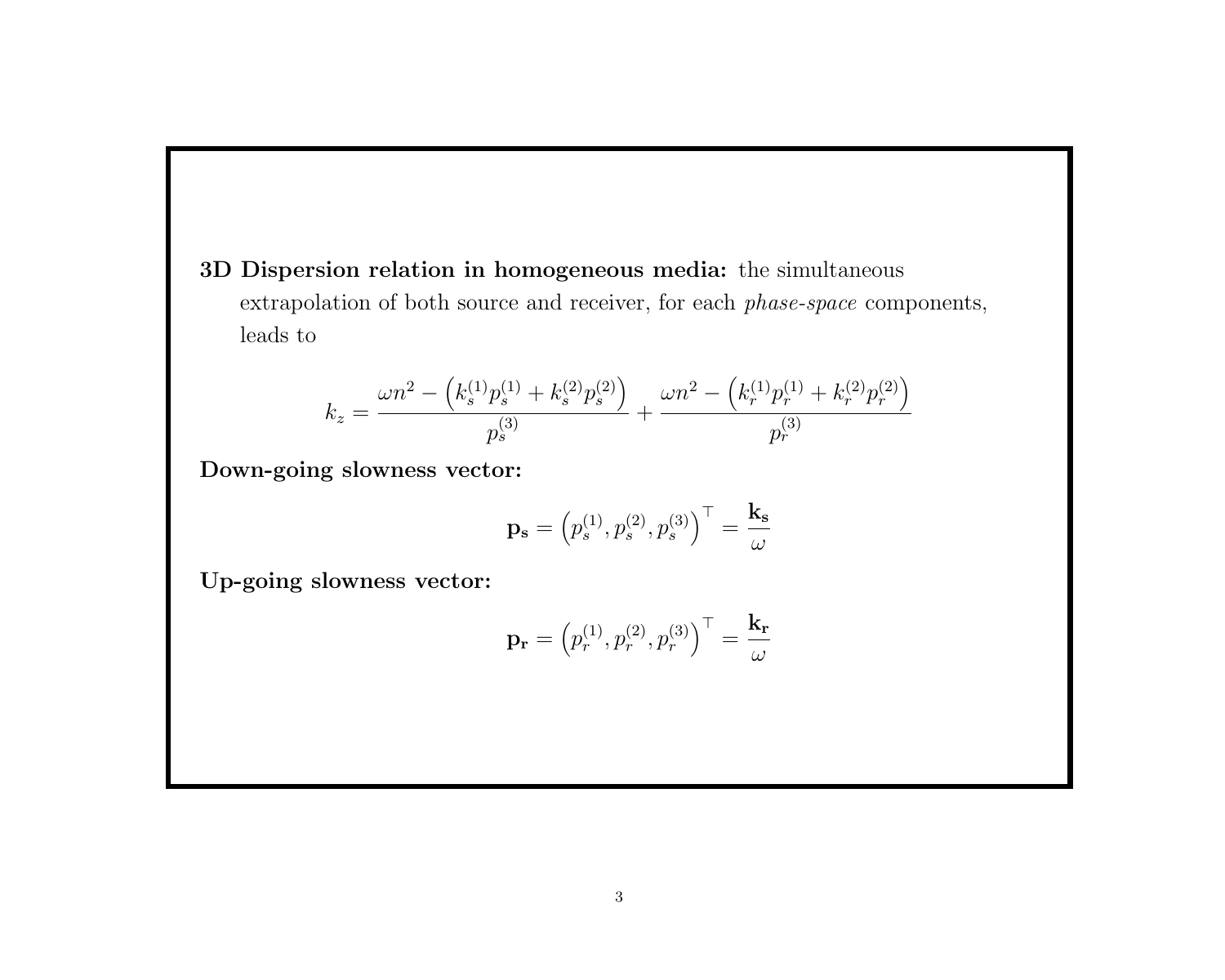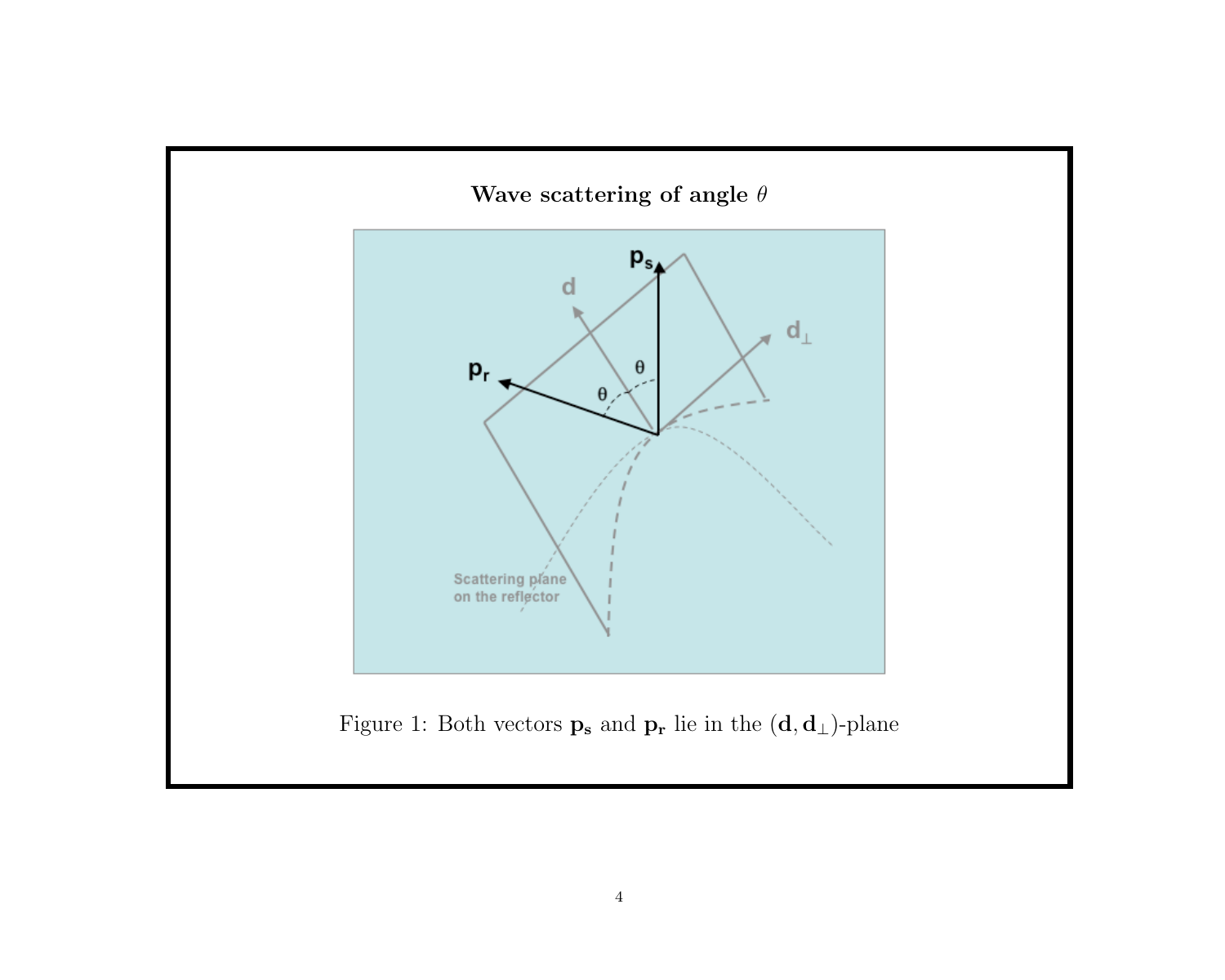The scattering plane: d is the normal vector to the reflecting surface at the contact point,  $\parallel \mathbf{d} \parallel= 1$ 

while vector  $\mathbf{d}_{\perp}$  belongs to the tangent plane at the contact point,  $\|\mathbf{d}_{\perp}\| = 1$ ,  $\mathbf{d} \cdot \mathbf{d}_{\perp} = \mathbf{0}$  , so that

$$
\mathbf{p_s} = n \left( \cos \theta \, \mathbf{d} + \sin \theta \, \mathbf{d}_{\perp} \right)
$$

$$
\mathbf{p_r} = n \left( \cos \theta \, \mathbf{d} - \sin \theta \, \mathbf{d}_{\perp} \right)
$$

In addition, we define:

$$
\mathbf{k} = \omega \left( \mathbf{p_s} + \mathbf{p_r} \right) = \left( \mathbf{k_m}, k_z \right)^{\top}
$$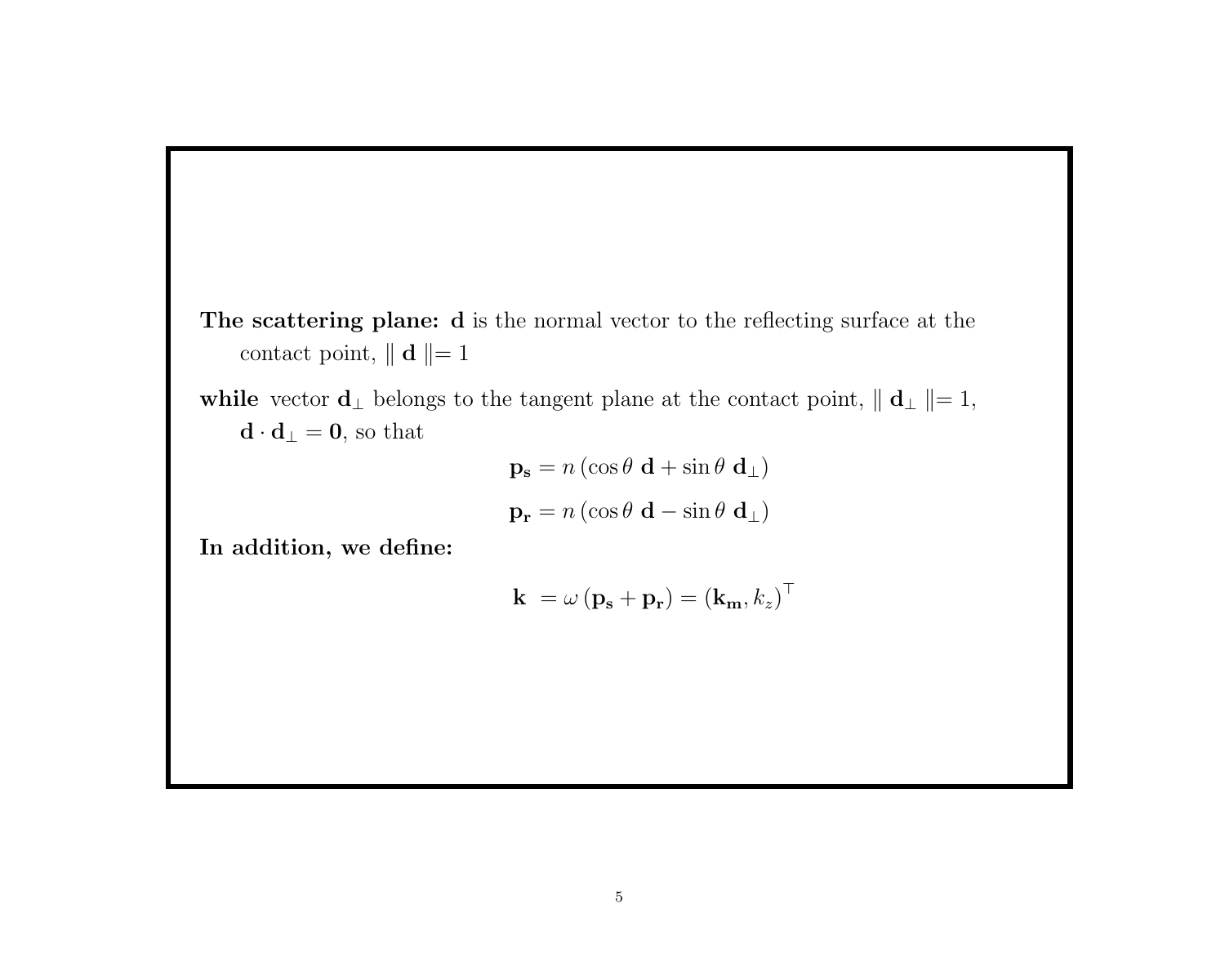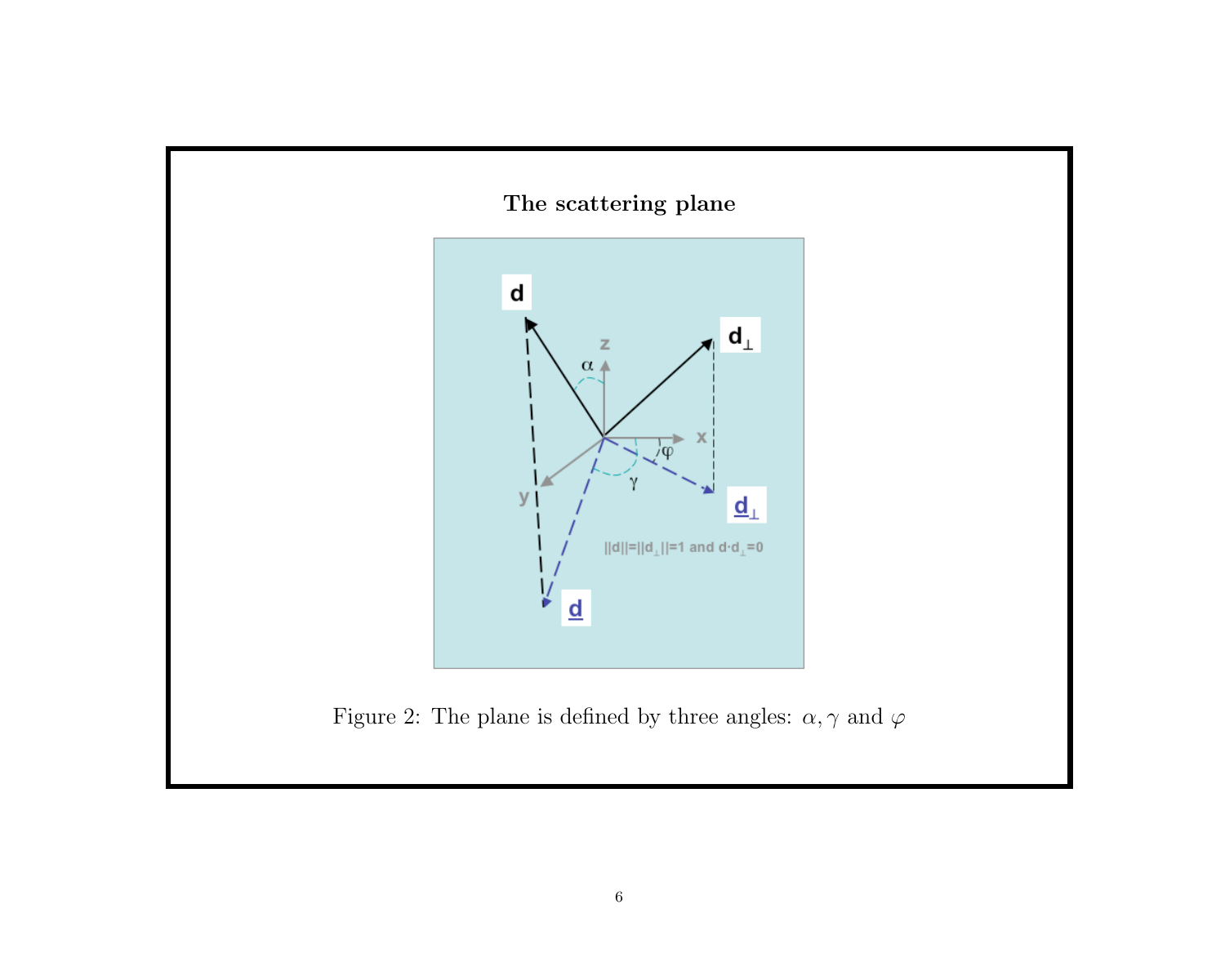$\textbf{Normal and tangent vectors:} \quad \mathbf{d} = \left(\underline{\mathbf{d}}, d^{(3)}\right)^\top \quad \mathbf{d}_\perp = \left(\underline{\mathbf{d}}_\perp, d^{(3)}_\perp\right)^\top$  $\bigwedge^{\top}$ 

$$
\underline{\mathbf{d}} = \sin \alpha \begin{pmatrix} \cos \gamma \\ \sin \gamma \end{pmatrix}; \qquad d^{(3)} = \cos \alpha
$$

$$
\underline{\mathbf{d}}_{\perp} = \frac{1}{C} \cos \alpha \begin{pmatrix} \cos \varphi \\ \sin \varphi \end{pmatrix}; \quad d_{\perp}^{(3)} = -\frac{1}{C} \sin \alpha \cos(\gamma - \varphi)
$$

$$
C = \sqrt{1 - \sin^2 \alpha \sin^2(\gamma - \varphi)}
$$

**Special case:** if  $\gamma = \varphi \pm m\pi$ , then **d** and **d**<sub>⊥</sub> both lie in a vertical plane and  $C = 1$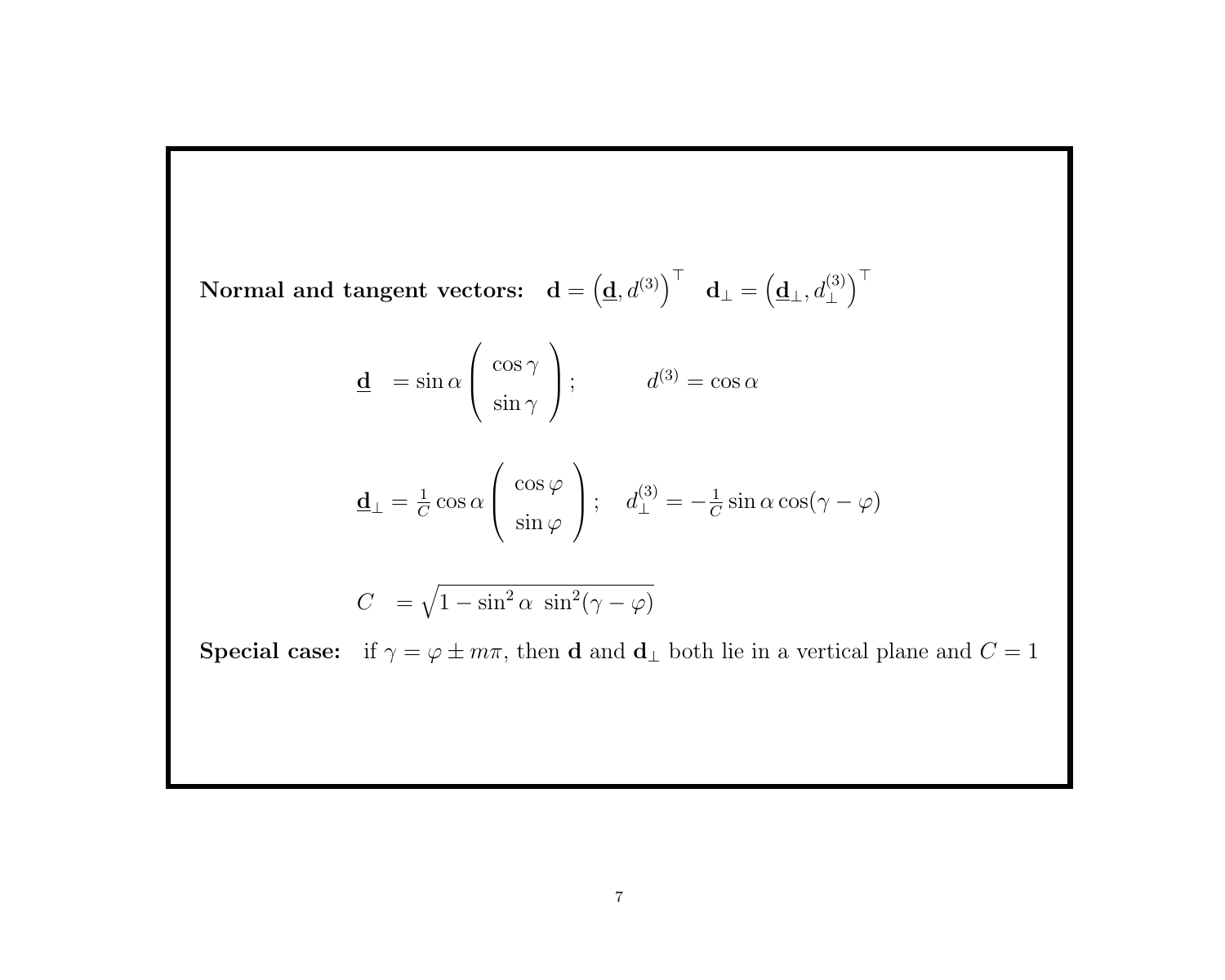Horizontal offset and midpoint wavenumbers:

$$
\mathbf{k}_{\mathbf{h}} = \begin{pmatrix} k_r^{(1)} - k_s^{(1)} \\ k_r^{(2)} - k_s^{(2)} \end{pmatrix} ; \qquad \mathbf{k}_{\mathbf{m}} = \begin{pmatrix} k_r^{(1)} + k_s^{(1)} \\ k_r^{(2)} + k_s^{(2)} \end{pmatrix}
$$

Dispersion relation in the midpoint-offset domain:

$$
\frac{p_s^{(3)}p_r^{(3)}}{n^2} k_z = 2n\omega\cos\theta\cos\alpha - \left[\left(\cos^2\theta \ d^{(3)}\mathbf{d} - \sin^2\theta \ d^{(3)}_{\perp}\mathbf{d}_{\perp}\right)^{\top}\cdot\mathbf{k_m} - \sin\theta\cos\theta \left(d^{(3)}\mathbf{d}_{\perp} - d^{(3)}_{\perp}\mathbf{d}\right)^{\top}\cdot\mathbf{k_h}\right]
$$

Useful formulas:

$$
\mathbf{k}_{\mathbf{m}} = 2n \, \omega \cos \theta \, \mathbf{\underline{d}} \, ; \quad k_z = 2n \, \omega \cos \theta \cos \alpha
$$

$$
p_s^{(3)}p_r^{(3)} = n^2 \left[ \left( d^{(3)} \cos \theta \right)^2 - \left( d^{(3)}_{\perp} \sin \theta \right)^2 \right]
$$

$$
\|\mathbf{d}\|^{2} = 1 - (d^{(3)})^{2}; \quad \mathbf{d}^{\top} \cdot \mathbf{d}_{\perp} = -d^{(3)}d^{(3)}_{\perp}
$$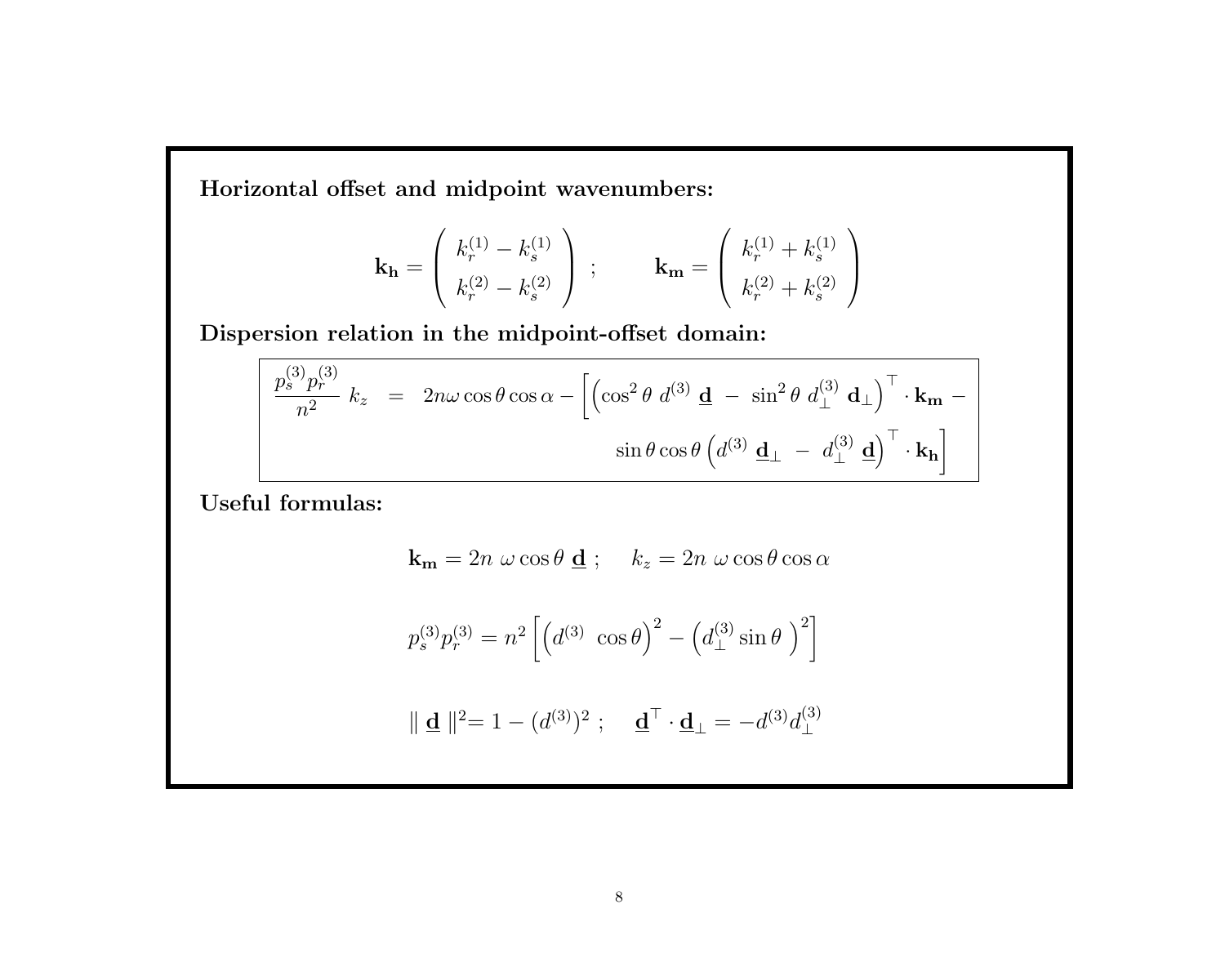### A simple scalar relation

Constraining  $\mathbf{p}_s$  and  $\mathbf{p}_r$  to lie in the  $(\mathbf{d}, \mathbf{d}_\perp)$ -plane, prestack depth extrapolation of individual phase-space components leads to the following relation

$$
\tan \theta \, k_z = - \left( d^{(3)} \, \underline{\mathbf{d}}_{\perp} \ - \ d^{(3)}_{\perp} \, \underline{\mathbf{d}} \right)^{\top} \cdot \mathbf{k_h}
$$

where

$$
d^{(3)}\underline{\mathbf{d}}_{\perp} - d^{(3)}_{\perp} \underline{\mathbf{d}} = \frac{1}{C} \left[ \cos^2 \alpha \begin{pmatrix} \cos \varphi \\ \sin \varphi \end{pmatrix} + \sin^2 \alpha \cos(\gamma - \varphi) \begin{pmatrix} \cos \gamma \\ \sin \gamma \end{pmatrix} \right]
$$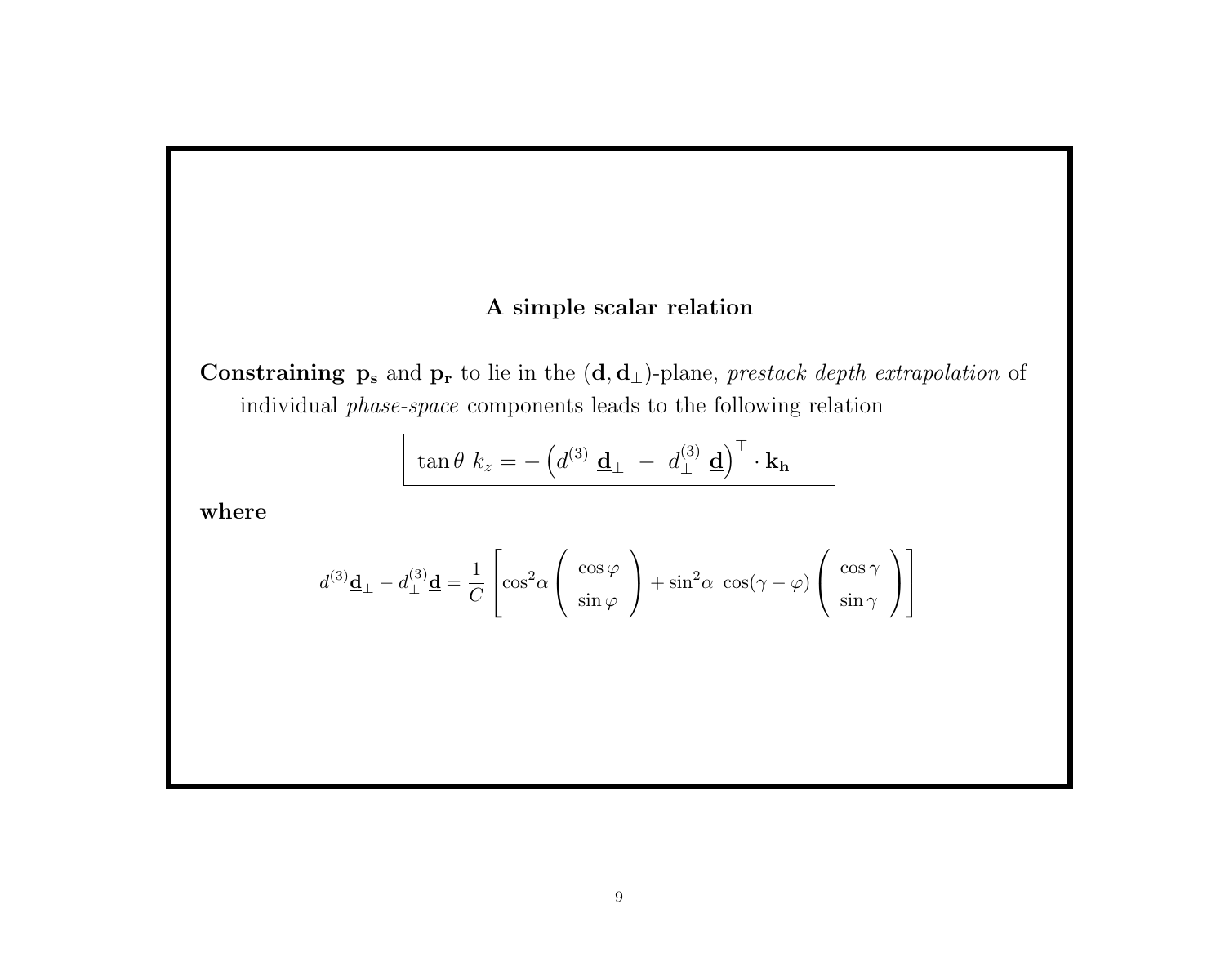#### A simple vector relation

**Remark:**  $\mathbf{k_h} = 2\omega \sin \theta \mathbf{d}_{\perp}$ , so that

$$
\frac{k_h^{(2)}}{k_h^{(1)}} = \tan \varphi
$$

Then, the relation between the vertical wavenumber  $k_z$  and the horizontal offset wavenumber ${\bf k_h}$  can be inverted

$$
\mathbf{k}_{\mathbf{h}} = -\frac{\tan \theta \ k_{z}}{\sqrt{1 - \sin^{2} \alpha \ \sin^{2} (\gamma - \varphi)}} \left( \frac{\cos \varphi}{\sin \varphi} \right)
$$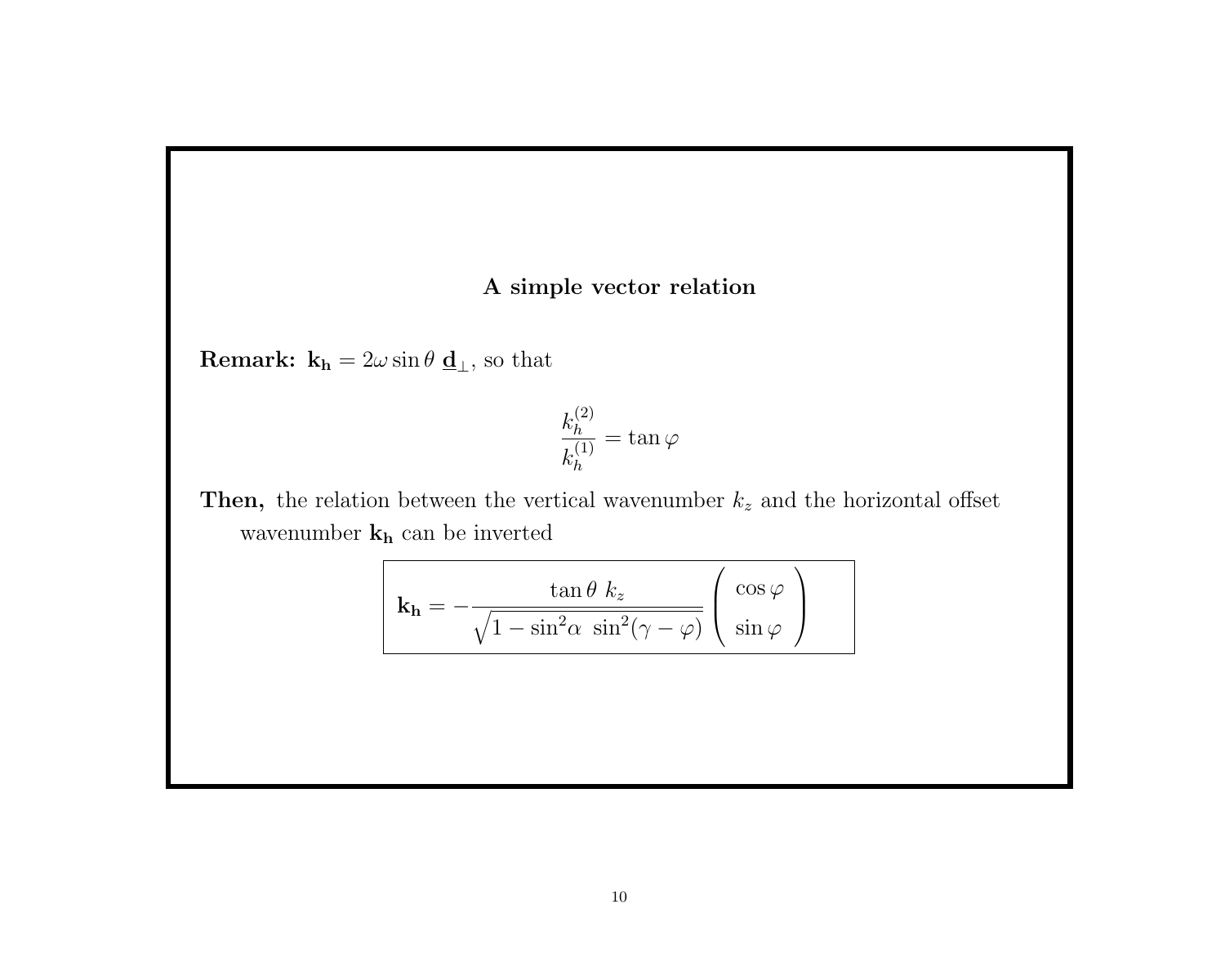#### Vertical scattering planes

For  $\gamma = \varphi \pm m\pi$ : the relation simplifies to a form *independent* of  $\alpha$ , the structural deep:

$$
\mathbf{k}_{\mathbf{h}} = -\tan\theta \; k_{z} \left( \frac{\cos\varphi}{\sin\varphi} \right)
$$

In the absence of transversal structural dips: this last form is equivalent  $(\varphi=0)$  to the 2D scalar one suggested by Stolt and Weglein (1985)

$$
k_h = -\tan\theta \ k_z
$$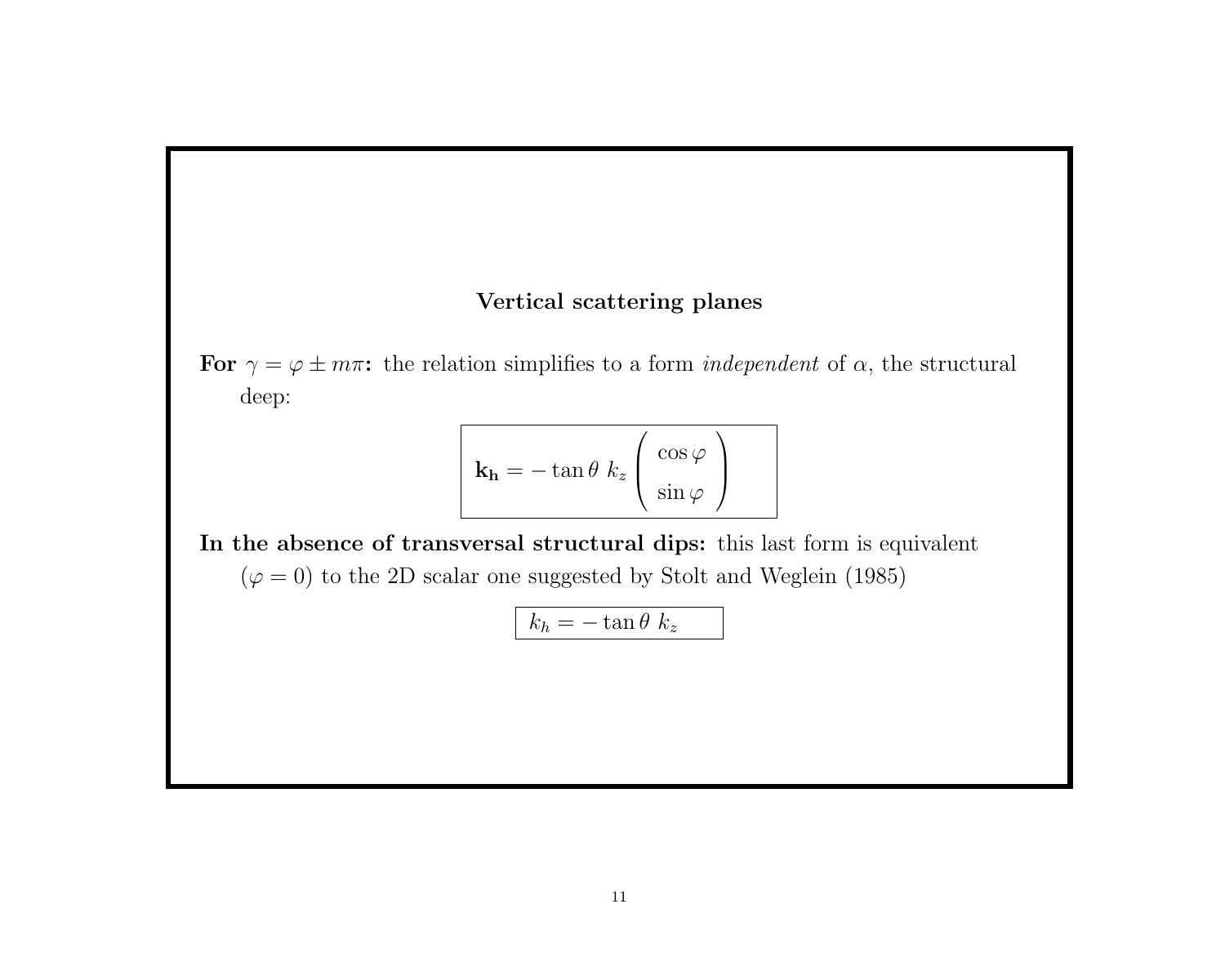

Figure 3: Each admissible triplet  $(k<sub>h</sub><sup>(1)</sup>)$  $h_h^{(1)}, k_h^{(2)}, k_z$ ) lies in a straight line of the Fourier domain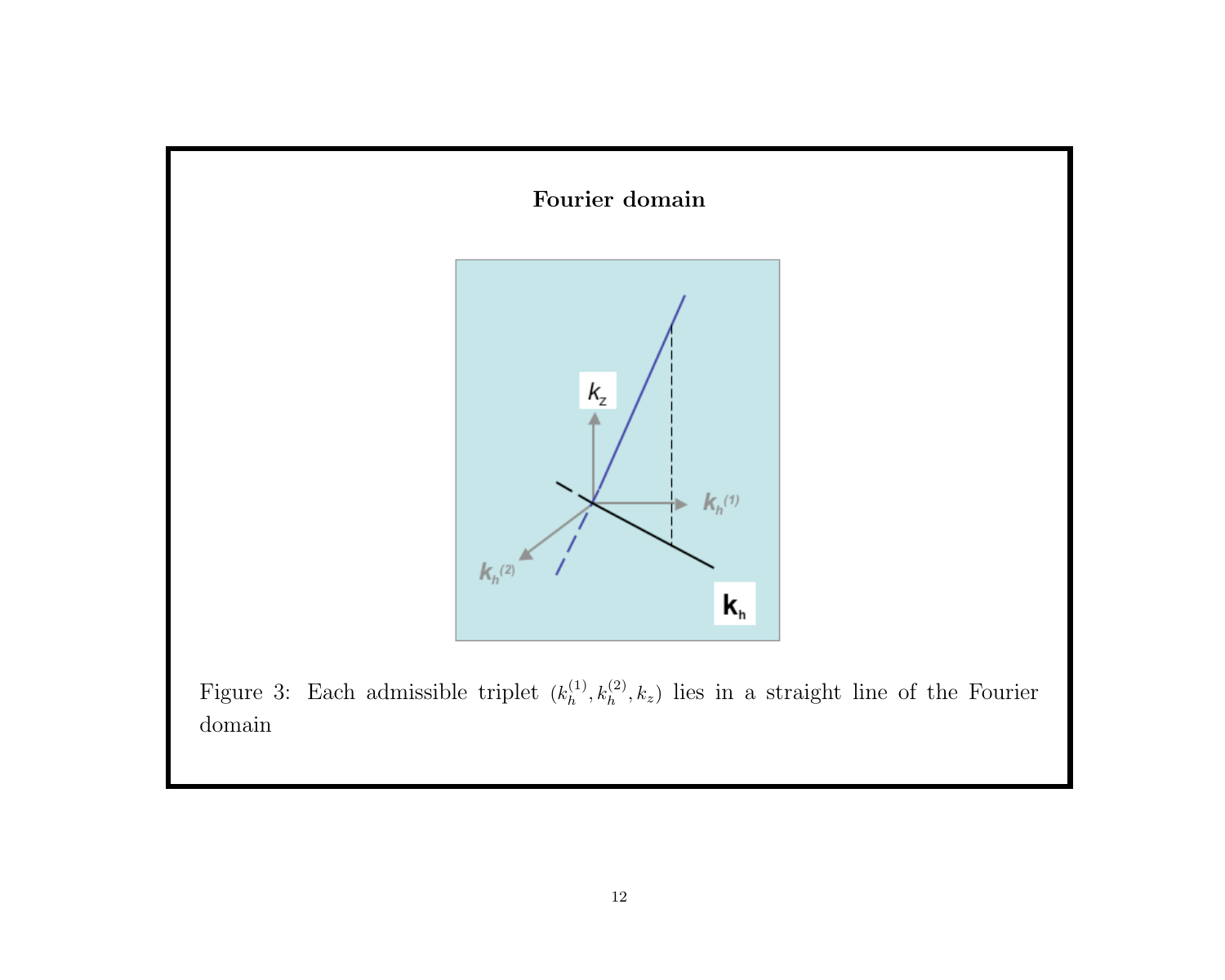#### Angle-domain, common-image gathers construction

Apply the depth imaging condition, one for each offset h, to obtain a collection of offset gathers  $I(\mathbf{x}, z, \mathbf{h})$ 

**Map** offset gathers in depth by picking the proper pair  $(k<sub>h</sub><sup>(1)</sup>)$  $h^{(1)}_h, k^{(2)}_h$ , one for each  $k_z$ , to construct ADCI-gathers  $J_{\alpha,\gamma,\varphi}(\mathbf{x}, z, \theta)$ 

$$
I(\mathbf{x}, z, \mathbf{h}) \longrightarrow I(\mathbf{x}, k_z, \mathbf{k}_h)
$$
  

$$
J_{\alpha, \gamma, \varphi}(\mathbf{x}, z, \theta) \longleftarrow f^{-1} J_{\alpha, \gamma, \varphi}(\mathbf{x}, k_z, \theta)
$$

Figure 4: Imaging of all seismic events traveling on scattering planes defined by  $\alpha, \gamma$ and  $\varphi,$  with reflection angle  $\theta$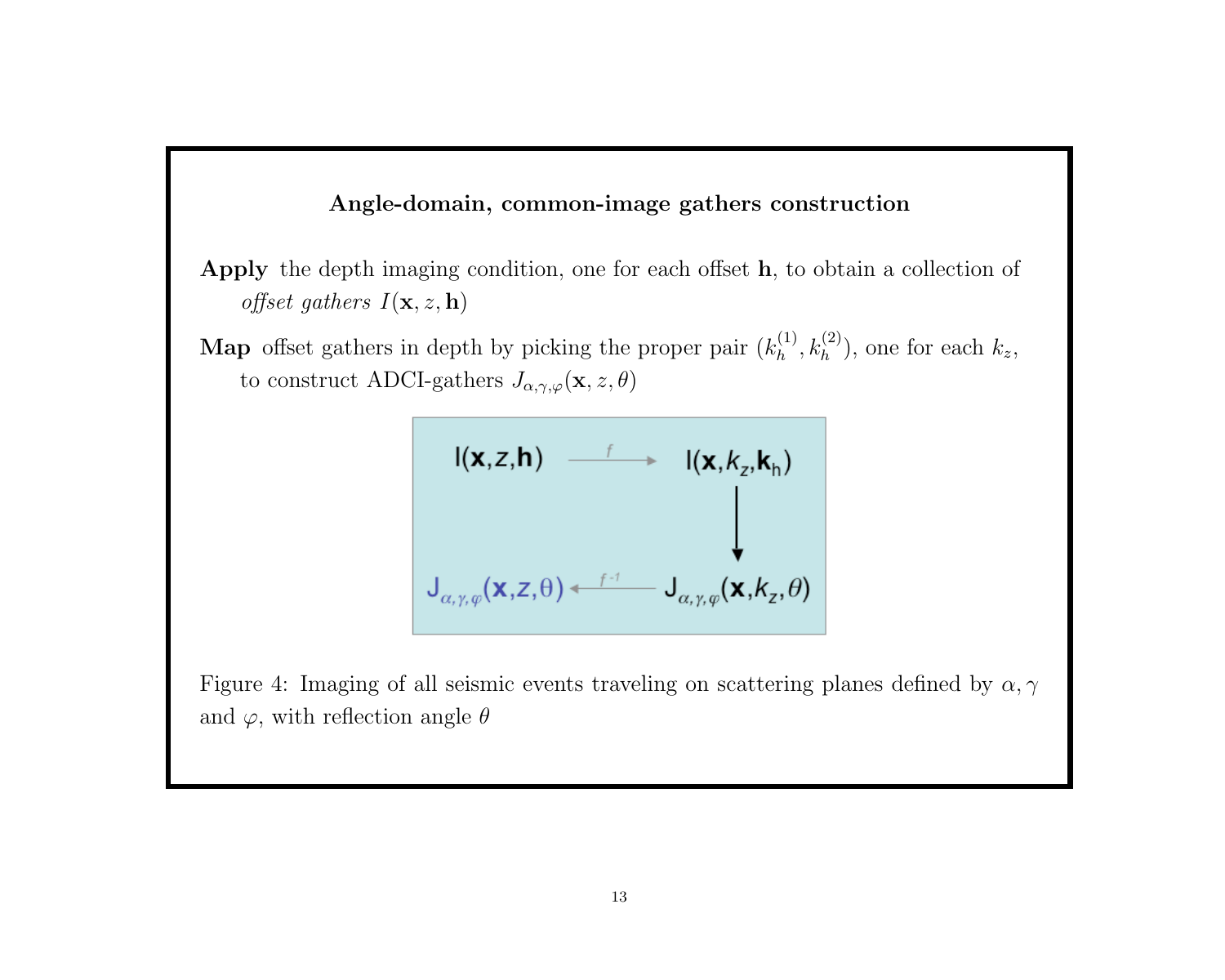

Figure 5: Depth imaging for three values of  $\theta$ ; on the left, the *depth-angle* panel displays the *alignment* of all events along the green vertical line (Luca Cazzola, ENI).